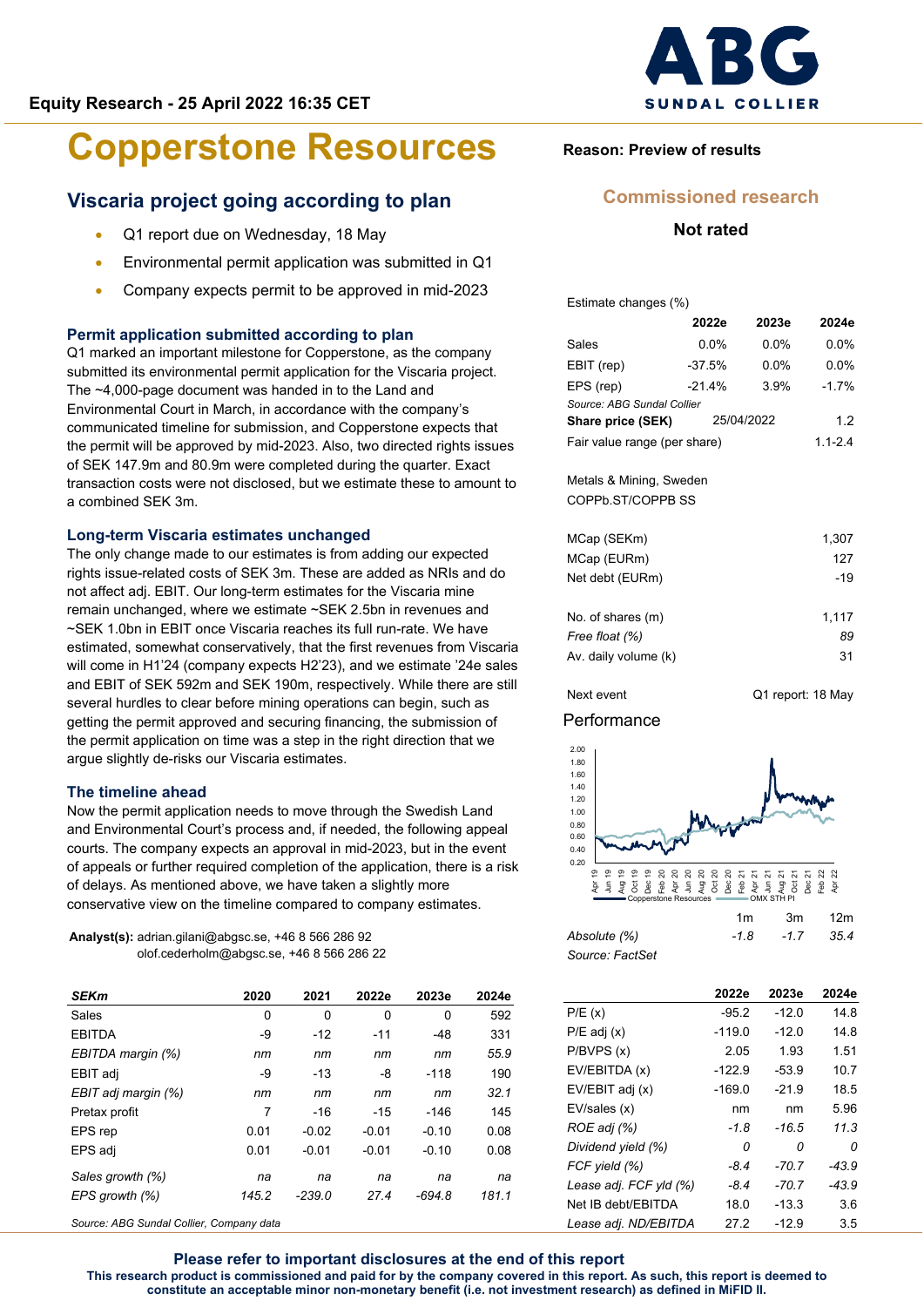# **Company description**

Copperstone Resources AB ("Copperstone") is a Swedish mineral exploration company with a focus on base and precious metals. The company has made a copper discovery in Arvidsjaur and acquired the Viscaria copper project in the recognised mining district of Kiruna in northern Sweden, and now targets becoming a metal production company, with the ambition to achieve first production by H2'23. The stock has been listed on the Nasdaq First North Growth Market since 2011, with c. 8,900 shareholders.

# **Annual sales and adj. EBIT marginSEKm**



*Source: ABG Sundal Collier, Company data*

# **EPS estimate changes, 2022e, SEK**



**Lease adj. net debt and ND/EBITDA**



*Source: ABG Sundal Collier, Company data*

# **Risks**

Weaker demand for Cu in the global market. Protracted process of obtaining acceptance from the land- and environmental permit. Higher than expected costs.

## **Quarterly sales and adj. EBIT margin**



*Source: ABG Sundal Collier, Company data*

# **EPS estimate changes, 2023e, SEK**



#### **12-month forward-looking P/E**

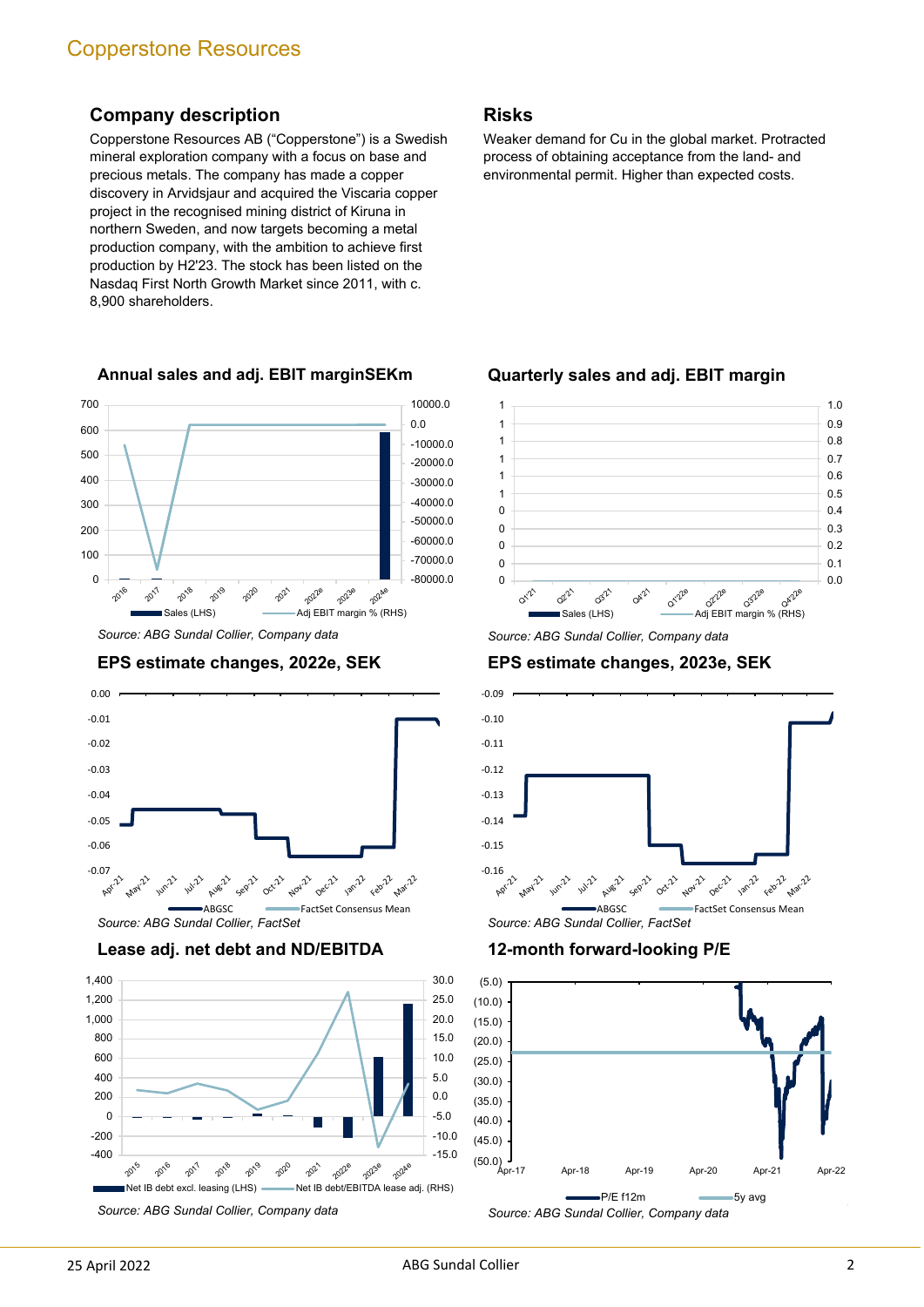# **Mineral resource portfolio per project**

| <b>Resource area</b>       | <b>Classification</b>   | <b>Mineral</b><br>(kt) | <b>Cu</b><br>grade<br>(%) | (kt)  | Copper Fe grade<br>(%) | Iron<br>(kt) | Zn grade<br>(%) | Zinc<br>(kt) | Au<br>grade<br>(g/t) | Gold<br>(t)    | Ag<br>grade<br>(g/t) | <b>Silver</b><br>(t) | Pb grade<br>(%) | Lead<br>(kt) |
|----------------------------|-------------------------|------------------------|---------------------------|-------|------------------------|--------------|-----------------|--------------|----------------------|----------------|----------------------|----------------------|-----------------|--------------|
|                            | Measured                | 14,440                 | 1.7%                      | 240.0 |                        |              |                 |              |                      |                |                      |                      |                 |              |
| A Zone                     | Indicated               | 4,690                  | 1.2%                      | 57.2  |                        |              |                 |              |                      |                |                      |                      |                 |              |
|                            | Inferred                | 2,480                  | 1.0%                      | 25.5  |                        |              |                 |              |                      |                |                      |                      |                 |              |
|                            | <b>Subtotal A Zone</b>  | 21,610                 | 1.5%                      | 322.7 |                        |              |                 |              |                      |                |                      |                      |                 |              |
|                            | Measured                | 120                    | 1.3%                      | 1.6   |                        |              |                 |              |                      |                |                      |                      |                 |              |
| <b>B</b> Zone              | Indicated               | 4,120                  | 0.7%                      | 29.7  |                        |              |                 |              |                      |                |                      |                      |                 |              |
|                            | Inferred                | 15,410                 | 0.8%                      | 118.7 |                        |              |                 |              |                      |                |                      |                      |                 |              |
|                            | <b>Subtotal B Zone</b>  | 19,650                 | 0.8%                      | 150.0 |                        |              |                 |              |                      |                |                      |                      |                 |              |
|                            | Measured                |                        |                           |       |                        |              |                 |              |                      |                |                      |                      |                 |              |
| D Zone                     | Indicated               | 12,770                 | 1.3%                      | 169.5 | 28.07%                 | 3,585        |                 |              |                      |                |                      |                      |                 |              |
|                            | Inferred                | 4,930                  | 1.2%                      | 58.2  | 29.43%                 | 1,451        |                 |              |                      |                |                      |                      |                 |              |
|                            | <b>Subtotal D Zone</b>  | 17.700                 | 1.3%                      | 227.7 | 28.45%                 | 5,036        |                 |              |                      |                |                      |                      |                 |              |
|                            | Measured                |                        |                           |       |                        |              |                 |              |                      |                |                      |                      |                 |              |
| Fe Domain                  | Indicated               | 10,950                 | 0.2%                      | 21.9  | 25.76%                 | 2,821        |                 |              |                      |                |                      |                      |                 |              |
|                            | Inferred                | 4,120                  | 0.1%                      | 6.1   | 27.42%                 | 1,130        |                 |              |                      |                |                      |                      |                 |              |
|                            | Subtotal Fe Domain      | 15,070                 | 0.2%                      | 28.0  | 26.22%                 | 3,951        |                 |              |                      |                |                      |                      |                 |              |
|                            | <b>Total Viscaria</b>   | 74,030                 | 1.0%                      | 728.4 | 27.42%                 | 8,987        |                 |              |                      |                |                      |                      |                 |              |
| Granliden &                | Measured                |                        |                           |       |                        |              |                 |              |                      |                |                      |                      |                 |              |
| Svartliden                 | Indicated               |                        |                           |       |                        |              |                 |              |                      |                |                      |                      |                 |              |
|                            | Inferred                | 26,400                 | 0.4%                      | 114.0 |                        |              | 0.12%           | 32.4         | 0.08                 | $\overline{2}$ | 5.87                 | 155                  |                 |              |
|                            | <b>Total Arvidsjaur</b> | 26,400                 | 0.4%                      | 114.0 |                        |              | 0.12%           | 32.4         | 0.08                 | $\overline{2}$ | 5.87                 | 155                  |                 |              |
| <b>EVA</b><br>Smedjebacken |                         | 5,200<br>900           | 0.25%                     | 13.0  |                        |              | 2.40%<br>3.00%  | 125<br>27    | 0.96                 | 5              | 38<br>21             | 198<br>19            | 0.37%<br>2.44%  | 19<br>22     |
|                            |                         |                        |                           |       |                        |              |                 |              |                      |                |                      |                      |                 |              |

*Source: ABG Sundal Collier, company data*

# **Mineral resource value per project as of 25 April 2022**

| <b>Resourve value</b><br>(Viscaria + Granliden + Svartliden) | <b>Copper resources</b><br>(kt) | <b>Iron resources</b><br>(kt) | <b>Copper value</b><br>(SEKm) | <b>Iron value</b><br>(SEKm) | <b>Other mineral</b><br>value (SEKm) | <b>Total mineral</b><br>value (SEKm) |
|--------------------------------------------------------------|---------------------------------|-------------------------------|-------------------------------|-----------------------------|--------------------------------------|--------------------------------------|
| Viscaria                                                     |                                 |                               |                               |                             |                                      |                                      |
| Measured                                                     | 242                             |                               | 23,608                        |                             |                                      | 23,608                               |
| Measured + indicated                                         | 520                             | 6.406                         | 50.802                        | 9.430                       |                                      | 60,232                               |
| Measured + indicated + inferred                              | 728                             | 8,987                         | 71.175                        | 13.230                      |                                      | 84,405                               |
| Arvidsjaur (Granliden & Svartlidem)                          |                                 |                               |                               |                             |                                      |                                      |
| Measured                                                     |                                 |                               |                               |                             |                                      |                                      |
| Measured + indicated                                         |                                 |                               |                               |                             |                                      |                                      |
| Measured + indicated + inferred                              | 114                             |                               | 11.139                        |                             | 3.969.7                              | 15.109                               |
| Resource value (historic resources)                          | <b>Copper value</b>             | <b>Zinc value</b>             | <b>Gold value</b>             | <b>Silver value</b>         | <b>Lead value</b>                    | <b>Total mineral</b>                 |
| (EVA + Tvistbo)                                              | (SEKm)                          | (SEKm)                        | (SEKm)                        | (SEKm)                      | (SEKm)                               | value (SEKm)                         |
| Arvidsjaur                                                   |                                 |                               |                               |                             |                                      |                                      |
| <b>EVA</b>                                                   | 1,270                           | 5,391                         | 3,253                         | 1.624                       | 436                                  | 11,973                               |
| Smedjebacken                                                 |                                 |                               |                               |                             |                                      |                                      |
| Tvistbo                                                      |                                 | 1,164                         |                               | 156                         | 504                                  | 1,825                                |

*Source: ABG Sundal Collier, company data, FactSet*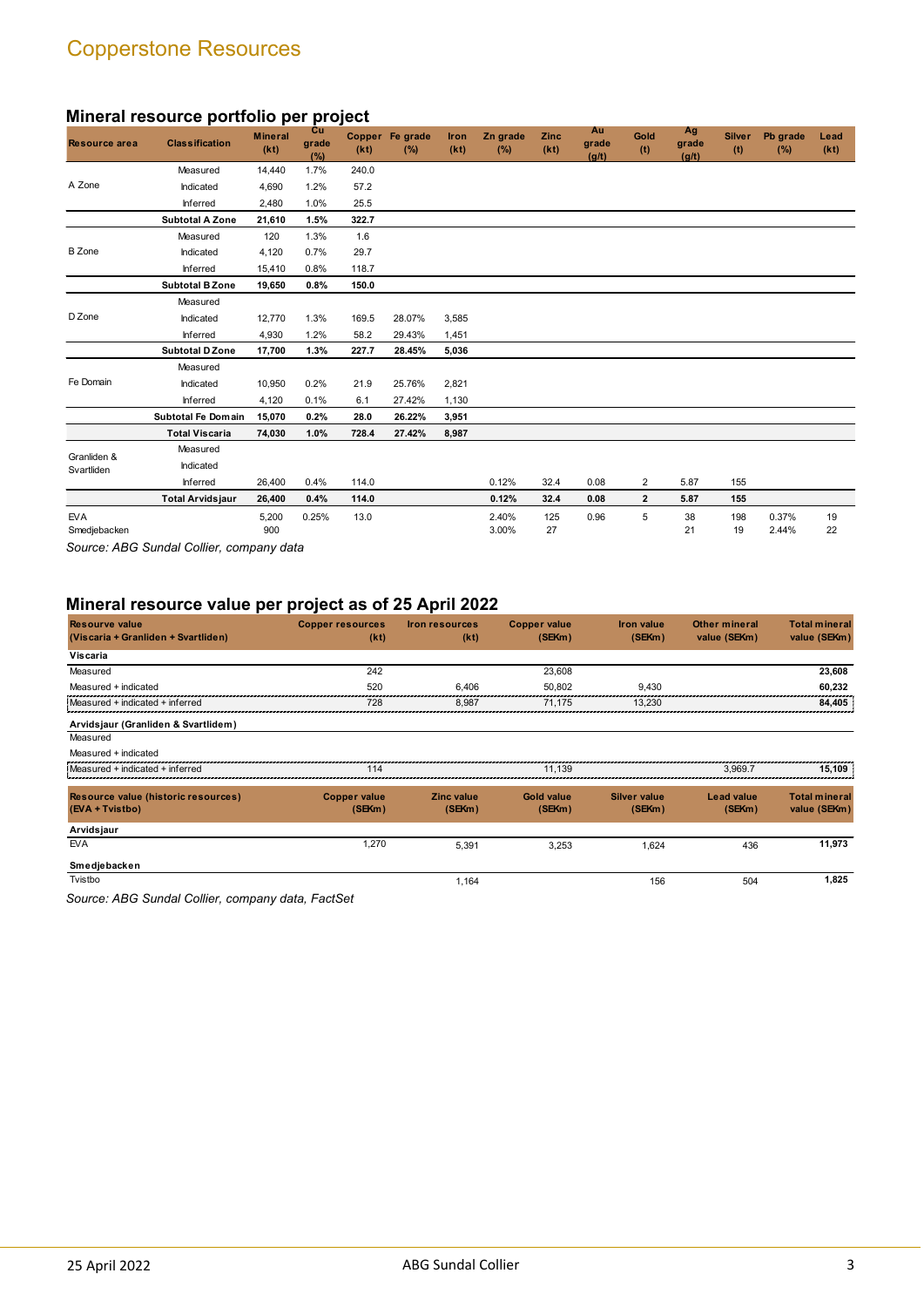# **Rough approximation of the Viscaria project timeline**

| Event                                | 2021           |  |  | 2022 |  |  | 2023 |  |  | 2024                                                                           |  |  | 2025 |  |  |  |                |  |
|--------------------------------------|----------------|--|--|------|--|--|------|--|--|--------------------------------------------------------------------------------|--|--|------|--|--|--|----------------|--|
|                                      | Q <sub>1</sub> |  |  |      |  |  |      |  |  | _Q2   Q3   Q4   Q1   Q2   Q3   Q4   Q1   Q2   Q3   Q4   Q1   Q2   Q3   Q4   Q1 |  |  |      |  |  |  | $Q2$ $Q3$ $Q4$ |  |
| Expl. concession K nr 7 confirmed    |                |  |  |      |  |  |      |  |  |                                                                                |  |  |      |  |  |  |                |  |
| Permit application submission        |                |  |  |      |  |  |      |  |  |                                                                                |  |  |      |  |  |  |                |  |
| Processing plant planning            |                |  |  |      |  |  |      |  |  |                                                                                |  |  |      |  |  |  |                |  |
| Assumed permit approval              |                |  |  |      |  |  |      |  |  |                                                                                |  |  |      |  |  |  |                |  |
| Sale of first copper                 |                |  |  |      |  |  |      |  |  |                                                                                |  |  |      |  |  |  |                |  |
| Processing plant construction        |                |  |  |      |  |  |      |  |  |                                                                                |  |  |      |  |  |  |                |  |
| First copper from processing plant   |                |  |  |      |  |  |      |  |  |                                                                                |  |  |      |  |  |  |                |  |
| Continued drilling (A, B and D zone) |                |  |  |      |  |  |      |  |  |                                                                                |  |  |      |  |  |  |                |  |
|                                      |                |  |  |      |  |  |      |  |  |                                                                                |  |  |      |  |  |  |                |  |

Current quarter

*Source: ABG Sundal Collier, company data*

## **Income statement, quarterly**

| Income statement        | Q1'20 | Q2'20 | Q3'20 | Q4'20           | Q1'21 | Q2'21    | Q3'21 | Q4'21 | Q1'22e | Q2'22e | Q3'22e | Q4'22e |
|-------------------------|-------|-------|-------|-----------------|-------|----------|-------|-------|--------|--------|--------|--------|
| Net sales               | n     |       | 0     | $\Omega$        |       | 0        | 0     |       |        | n      |        |        |
| Capex for exploration   |       |       |       | 22              | 13    | 21       | 29    | 46    | 40     | 40     | 40     | 40     |
| Other operating revenue |       |       |       |                 |       | 0        |       |       |        |        |        |        |
| <b>Total revenue</b>    |       |       |       | 22              | 14    | 21       | 29    | 46    | 41     | 41     | 41     | 41     |
| Opex                    | $-10$ | $-10$ | $-5$  | $-25$           | $-18$ | $-25$    | $-32$ | $-47$ | $-46$  | $-43$  | $-43$  | $-43$  |
| <b>EBITDA</b>           | $-2$  | $-2$  | $-2$  | -4              | -5    | -3       | $-3$  | -1    | -5     | -2     | $-2$   | -2     |
| D&A                     |       |       |       |                 |       |          |       | -3    |        |        |        |        |
| <b>EBIT</b>             |       | $-2$  | $-2$  | -4              | -5    | -3       | -3    | -4    | -5     | $-2$   | $-2$   | $-2$   |
| Net financials          |       |       | $-5$  | 20 <sub>l</sub> |       |          |       | -1    | -1     | - 1    | -1     | -1     |
| Pretax profit           | -2    |       | $-7$  | 16              | -5    | -4       |       | -4    | -6     | -3     | - 5    | -3     |
| Tax                     |       |       |       |                 |       | $\Omega$ |       |       |        |        |        |        |
| Net profit              |       |       |       | 16              |       |          |       |       |        |        |        | -3     |

*Source: ABG Sundal Collier estimates, company data*

#### **Income statement, annual**

| Income statement        | 2013  | 2014     | 2015     | 2016  | 2017  | 2018     | 2019     | 2020  | 2021       | 2022e    | 2023e  | 2024e  |
|-------------------------|-------|----------|----------|-------|-------|----------|----------|-------|------------|----------|--------|--------|
| Net sales               |       |          | 0        | 0     | 0     | 0        | 0        | 0     |            | 0        | 0      | 592    |
| Capex for exploration   |       | ົ        |          | 6     | 13    | 20       | 10       | 41    | 110        | 160      | 160    | 160    |
| Other operating revenue |       |          |          | 0     | 0     | 0        | $\Omega$ | 0     | 01         | 4        | 4      | 4      |
| <b>Total revenue</b>    |       | 2        |          |       | 13    | 20       | 10       | 41    | <b>110</b> | 164      | 164    | 756    |
| Opex                    | $-11$ | $-10$    | -8       | $-13$ | $-20$ | $-25$    | $-21$    | $-50$ | $-122$     | $-175$   | $-212$ | $-425$ |
| <b>EBITDA</b>           | -8    | -7       | $-1$     | $-7$  | -8    | -5       | $-11$    | -9    | $-12$      | $-11$    | $-48$  | 331    |
| D&A                     | $-2$  | -8       | $\Omega$ | -3    | $-1$  | $\Omega$ | - 1      | 0     | $-3$       | $\Omega$ | $-70$  | $-141$ |
| <b>EBIT</b>             | $-11$ | $-16$    | $-2$     | -9    | -8    | -5       | $-12$    | -9    | $-15$      | $-11$    | $-118$ | 190    |
| Net financials          |       | $-3$     | $-1$     | $-4$  |       | 5        | $-3$     | 16    | -1         | -4       | $-28$  | $-45$  |
| Pretax profit           | $-11$ | $-19$    | $-2$     | $-14$ | -8    | 0        | $-15$    |       | -161       | $-15$    | $-146$ | 145    |
| Tax                     |       | $\Omega$ | $\Omega$ | 0     | 0     | 0        | $\Omega$ |       |            | $\Omega$ | 0      | 0      |
| Net profit              | $-11$ | -19      | $-2$     | $-14$ | -8    | 0        | $-15$    |       | $-16$      | $-15$    | $-146$ | 145    |

*Source: ABG Sundal Collier estimates, company data*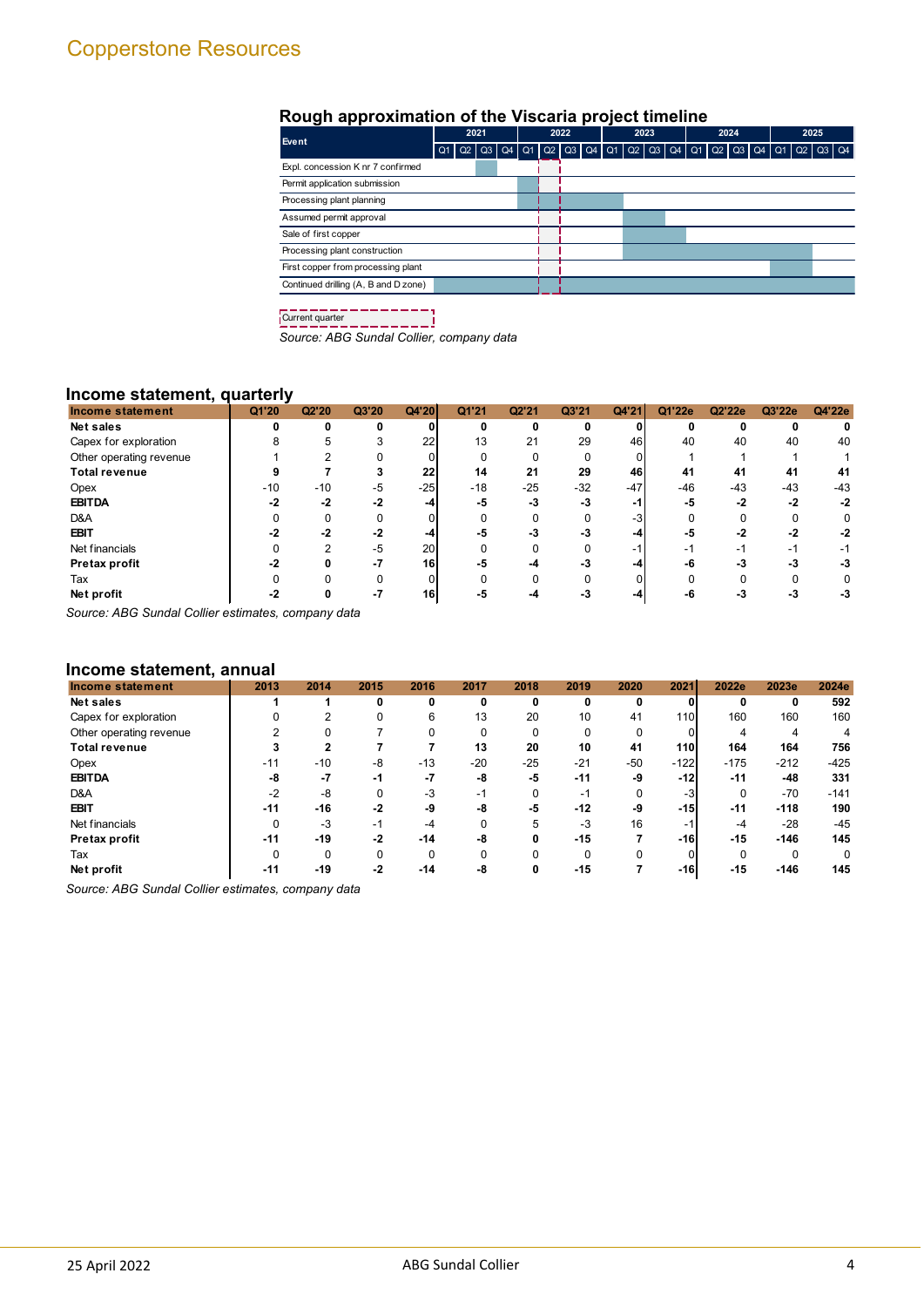| <b>Income Statement (SEKm)</b>      | Q1 2021                 | Q2 2021     | Q3 2021     | Q4 2021     | Q1 2022e    | Q2 2022e    | Q3 2022e     | Q4 2022e    |
|-------------------------------------|-------------------------|-------------|-------------|-------------|-------------|-------------|--------------|-------------|
| Sales                               | 0                       | 0           | 0           | 0           | 0           | 0           | 0            | 0           |
| COGS                                | 0                       | 0           | 0           | 0           | 0           | 0           | 0            | 0           |
| Gross profit                        | 0                       | 0           | 0           | 0           | 0           | 0           | $\mathbf 0$  | 0           |
| Other operating items               | -5                      | -3          | -3          | -1          | -5          | -2          | $-2$         | $-2$        |
| <b>EBITDA</b>                       | -5                      | $-3$        | -3          | $-1$        | -5          | $-2$        | $-2$         | $-2$        |
| Depreciation and amortisation       | -0                      | -0          | -0          | $-3$        | $\mathbf 0$ | $\mathbf 0$ | $\mathbf 0$  | 0           |
| <b>EBITA</b>                        | -5                      | -3          | -3          | -4          | -5          | -2          | -2           | $-2$        |
| EO items                            | $-7$                    | $-2$        | $\mathbf 0$ | $\mathbf 0$ | $-3$        | $\mathbf 0$ | $\mathbf 0$  | 0           |
| Impairment and PPA amortisation     | 0                       | $\mathbf 0$ | 0           | 0           | 0           | 0           | 0            | 0           |
| <b>EBIT</b>                         | -5                      | -3          | -3          | -4          | -5          | $-2$        | $-2$         | -2          |
| Net financial items                 | -0                      | $-0$        | -0          | $-1$        | $-1$        | $-1$        | $-1$         | $-1$        |
| <b>Pretax profit</b>                | -5                      | -4          | -3          | -4          | -6          | $-3$        | -3           | -3          |
| Tax                                 | $\mathbf 0$             | $\mathbf 0$ | $\mathbf 0$ | $\mathbf 0$ | $\mathbf 0$ | $\mathbf 0$ | $\mathbf 0$  | 0           |
| <b>Net profit</b>                   | -5                      | -4          | -3          | -4          | -6          | -3          | -3           | -3          |
| Minority interest                   | 0                       | $\mathbf 0$ | 0           | $\mathbf 0$ | 0           | $\mathbf 0$ | 0            | 0           |
| Net profit discontinued             | $\Omega$                | $\Omega$    | $\mathbf 0$ | 0           | $\Omega$    | $\Omega$    | $\mathbf{0}$ | 0           |
| Net profit to shareholders          | -5                      | $-4$        | $-3$        | -4          | -6          | -3          | -3           | -3          |
| <b>EPS</b>                          | $-0.01$                 | $-0.00$     | $-0.00$     | $-0.00$     | $-0.00$     | $-0.00$     | $-0.00$      | $-0.00$     |
| <b>EPS Adj</b>                      | 0.00                    | $-0.00$     | $-0.00$     | $-0.00$     | $-0.00$     | $-0.00$     | $-0.00$      | $-0.00$     |
| Total extraordinary items after tax | $-7$                    | $-2$        | 0           | 0           | $-3$        | 0           | 0            | $\mathbf 0$ |
| Tax rate (%)                        | 0                       | 0           | 0           | 0           | 0           | 0           | 0            | 0           |
| Gross margin (%)                    | nm                      | nm          | nm          | пm          | nm          | nm          | nm           | nm          |
| EBITDA margin (%)                   | nm                      | nm          | nm          | nm          | пm          | nm          | nm           | nm          |
| EBITA margin (%)                    | nm                      | nm          | nm          | nm          | nm          | nm          | nm           | nm          |
| EBIT margin (%)                     | nm                      | nm          | nm          | nm          | nm          | nm          | nm           | nm          |
| Pretax margin (%)                   | nm                      | nm          | nm          | nm          | nm          | nm          | nm           | nm          |
| Net margin (%)                      | nm                      | nm          | nm          | nm          | nm          | nm          | nm           | nm          |
| Growth rates Y/Y                    | Q1 2021                 | Q2 2021     | Q3 2021     | Q4 2021     | Q1 2022e    | Q2 2022e    | Q3 2022e     | Q4 2022e    |
| Sales growth (%)                    | na                      | na          | na          | na          | na          | na          | na           | na          |
| EBITDA growth (%)                   | -chg                    | -chg        | -chg        | +chg        | -chg        | $+chq$      | $+chg$       | -chg        |
| EBIT growth (%)                     | -chg                    | -chg        | -chg        | $+chg$      | -chg        | +chg        | +chq         | $+chq$      |
| Net profit growth (%)               | -chg                    | -chg        | $+chg$      | -chg        | -chg        | $+chq$      | $+chg$       | $+chg$      |
| EPS growth (%)                      | -chg                    | -chg        | +chg        | -chg        | -chg        | +chg        | $+chg$       | $+chg$      |
| Adj earnings numbers                | Q1 2021                 | Q2 2021     | Q3 2021     | Q4 2021     | Q1 2022e    | Q2 2022e    | Q3 2022e     | Q4 2022e    |
| <b>EBITDA Adj</b>                   | $\boldsymbol{2}$        | $-2$        | -3          | $-1$        | $-2$        | $-2$        | $-2$         | $-2$        |
| EBITDA Adj margin (%)               | nm                      | nm          | nm          | nm          | nm          | nm          | nm           | nm          |
| <b>EBITA Adj</b>                    | $\overline{2}$          | $-2$        | -3          | -4          | $-2$        | $-2$        | $-2$         | $-2$        |
| EBITA Adj margin (%)                | nm                      | nm          | nm          | nm          | nm          | nm          | nm           | nm          |
| <b>EBIT Adj</b>                     | $\overline{2}$          | -2          | $-3$        | -4          | -2          | $-2$        | $-2$         | $-2$        |
| EBIT Adj margin (%)                 | nm                      | nm          | nm          | nm          | nm          | nm          | nm           | nm          |
| Pretax profit Adj                   | $\overline{c}$          | $-2$        | -3          | -4          | -3          | $-3$        | -3           | $-3$        |
| Net profit Adj                      | $\overline{\mathbf{c}}$ | $-2$        | $-3$        | -4          | $-3$        | -3          | $-3$         | $-3$        |
| Net profit to shareholders Adj      | $\overline{2}$          | $-2$        | -3          | $-4$        | $-3$        | $-3$        | $-3$         | $-3$        |
| Net Adj margin (%)                  | nm                      | nm          | nm          | пm          | nm          | nm          | nm           | nm          |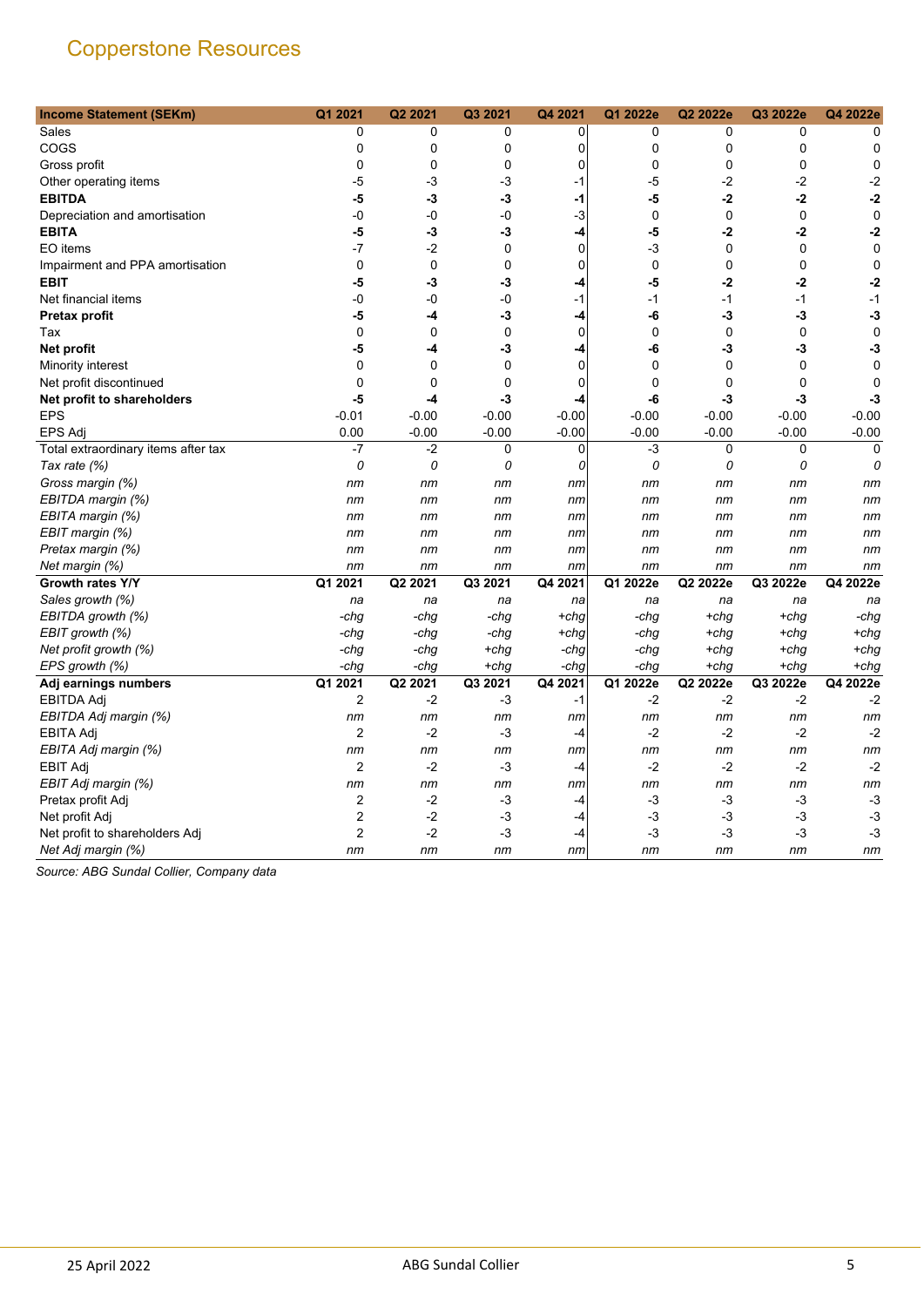| <b>Income Statement (SEKm)</b>      | 2015       | 2016                               | 2017        | 2018     | 2019        | 2020           | 2021        | 2022e    | 2023e       | 2024e       |
|-------------------------------------|------------|------------------------------------|-------------|----------|-------------|----------------|-------------|----------|-------------|-------------|
| Sales                               | 0          | 0                                  | 0           | 0        | 0           | 0              | 0           | 0        | 0           | 592         |
| COGS                                | 0          | 0                                  | 0           | 0        | 0           | 0              | 0           | 0        | 0           | 0           |
| Gross profit                        | 0          | 0                                  | 0           | 0        | $\mathbf 0$ | 0              | 0           | 0        | 0           | 592         |
| Other operating items               | -1         | $-7$                               | -8          | -5       | $-11$       | -9             | $-12$       | $-11$    | -48         | $-261$      |
| <b>EBITDA</b>                       | -1         | $-7$                               | -8          | -5       | $-11$       | -9             | $-12$       | -11      | -48         | 331         |
| Depreciation and amortisation       | -0         | $-3$                               | $-1$        | -0       | $-1$        | $-0$           | $-3$        | 0        | $-70$       | $-141$      |
| Of which leasing depreciation       | 0          | 0                                  | 0           | 0        | $\mathbf 0$ | 0              | $\mathbf 0$ | 0        | 0           | $\mathbf 0$ |
| <b>EBITA</b>                        | $-2$       | -9                                 | -8          | -5       | $-12$       | -9             | -15         | -11      | $-118$      | 190         |
| EO items                            | $\Omega$   | $\mathbf 0$                        | 0           | 0        | $\mathbf 0$ | 0              | $-2$        | -3       | 0           | 0           |
| Impairment and PPA amortisation     | 0          | $\mathbf 0$                        | $\Omega$    | 0        | $\mathbf 0$ | 0              | $\Omega$    | $\Omega$ | $\mathbf 0$ | 0           |
| <b>EBIT</b>                         | -2         | -9                                 | -8          | -5       | $-12$       | -9             | -15         | -11      | $-118$      | 190         |
| Net financial items                 | $-1$       | $-4$                               | 0           | 5        | $-3$        | 16             | $-1$        | $-4$     | $-28$       | $-45$       |
| Pretax profit                       | $-2$       | -14                                | -8          | -0       | $-15$       | 7              | -16         | -15      | $-146$      | 145         |
| Tax                                 | 0          | $\mathbf 0$                        | 0           | 0        | $\mathbf 0$ | 0              | 0           | 0        | 0           | 0           |
| <b>Net profit</b>                   | $-2$       | -14                                | -8          | -0       | -15         | $\overline{7}$ | -16         | -15      | $-146$      | 145         |
| Minority interest                   | 0          | 0                                  | 0           | 0        | 0           | 0              | $\mathbf 0$ | 0        | 0           | 0           |
| Net profit discontinued             | 0          | $\mathbf 0$                        | 0           | 0        | $\mathbf 0$ | 0              | 0           | 0        | 0           | 0           |
| Net profit to shareholders          | $-2$       | -14                                | -8          | -0       | $-15$       | $\overline{7}$ | -16         | $-15$    | $-146$      | 145         |
| <b>EPS</b>                          | $-0.03$    | $-0.12$                            | $-0.04$     | $-0.00$  | $-0.03$     | 0.01           | $-0.02$     | $-0.01$  | $-0.10$     | 0.08        |
| <b>EPS Adj</b>                      | $-0.03$    | $-0.12$                            | $-0.04$     | $-0.00$  | $-0.03$     | 0.01           | $-0.01$     | $-0.01$  | -0.10       | 0.08        |
| Total extraordinary items after tax | 0          | 0                                  | $\mathbf 0$ | 0        | $\mathbf 0$ | 0              | $-2$        | $-3$     | $\mathbf 0$ | $\Omega$    |
| Leasing payments                    | 0          | 0                                  | 0           | 0        | 0           | 0              | $\mathbf 0$ | 0        | 0           | 0           |
| Tax rate (%)                        | 0          | 0                                  | 0           | 0        | 0           | 0              | 0           | 0        | 0           | 0           |
| Gross margin (%)                    | 100.0      | 100.0                              | 100.0       | nm       | nm          | nm             | nm          | nm       | nm          | 100.0       |
| EBITDA margin (%)                   | $-3,085.4$ | $-7,457.1$                         | $-69,900.0$ | nm       | nm          | nm             | nm          | nm       | nm          | 55.9        |
| EBITA margin (%)                    |            | -4,063.4 -10,358.2 -74,536.4       |             | nm       | nm          | nm             | пm          | nm       | nm          | 32.1        |
| EBIT margin (%)                     |            | -4,063.4 -10,358.2 -74,536.4       |             | nm       | пm          | nm             | пm          | nm       | nm          | 32.1        |
| Pretax margin (%)                   | $-6,056.1$ | $-14,964.8$ $-72,581.8$            |             | nm       | nm          | nm             | nm          | nm       | nm          | 24.5        |
| Net margin (%)                      |            | $-6,056.1$ $-14,964.8$ $-72,581.8$ |             | nm       | nm          | nm             | nm          | nm       | nm          | 24.5        |
| Growth rates Y/Y                    | 2015       | 2016                               | 2017        | 2018     | 2019        | 2020           | 2021        | 2022e    | 2023e       | 2024e       |
| Sales growth (%)                    | $-93.9$    | 122.0                              | $-87.9$     | $-100.0$ | na          | na             | na          | na       | na          | na          |
| EBITDA growth (%)                   | 83.0       | $-436.4$                           | $-13.3$     | 29.8     | $-97.1$     | 14.3           | $-27.1$     | 5.1      | -336.4      | 790.0       |
| EBIT growth (%)                     | 89.5       | $-465.8$                           | 13.0        | 33.5     | $-119.9$    | 21.8           | $-59.0$     | 26.2     | $-972.7$    | 261.4       |
| Net profit growth (%)               | 86.9       | $-448.4$                           | 41.4        | 94.3     | $-3.081.3$  | 147.3          | $-335.2$    | 7.7      | $-873.3$    | 199.6       |
| EPS growth (%)                      | 92.1       | $-277.1$                           | 69.8        | 94.9     | $-1,343.2$  | 145.2          | $-239.0$    | 27.4     | $-694.8$    | 181.1       |
| Profitability                       | 2015       | 2016                               | 2017        | 2018     | 2019        | 2020           | 2021        | 2022e    | 2023e       | 2024e       |
| ROE (%)                             | $-10.7$    | $-55.1$                            | $-17.1$     | $-0.7$   | $-8.9$      | 2.5            | $-3.9$      | $-2.3$   | $-16.5$     | 11.3        |
| ROE Adj (%)                         | $-10.7$    | $-55.1$                            | $-17.1$     | $-0.7$   | $-8.9$      | 2.5            | $-3.4$      | $-1.8$   | $-16.5$     | 11.3        |
| ROCE (%)                            | $-6.0$     | $-27.0$                            | $-11.4$     | 5.3      | $-5.6$      | 4.2            | $-3.4$      | $-1.4$   | $-7.9$      | 7.3         |
| ROCE Adj(%)                         | $-6.0$     | $-27.0$                            | $-11.4$     | 5.3      | $-5.6$      | 4.2            | $-2.9$      | $-1.0$   | $-7.9$      | 7.3         |
| ROIC (%)                            | $-12.3$    | $-40.1$                            | $-23.2$     | $-10.5$  | $-6.6$      | $-3.1$         | $-3.9$      | $-2.2$   | $-10.7$     | 8.7         |
| ROIC Adj (%)                        | $-12.3$    | $-40.1$                            | $-23.2$     | $-10.5$  | $-6.6$      | $-3.1$         | $-3.4$      | $-1.6$   | $-10.7$     | 8.7         |
| Adj earnings numbers                | 2015       | 2016                               | 2017        | 2018     | 2019        | 2020           | 2021        | 2022e    | 2023e       | 2024e       |
| <b>EBITDA Adj</b>                   | -1         | -7                                 | -8          | -5       | $-11$       | -9             | $-10$       | -8       | $-48$       | 331         |
| EBITDA Adj margin (%)               | $-3,085.4$ | $-7,457.1$                         | $-69,900.0$ | nm       | nm          | nm             | nm          | nm       | nm          | 55.9        |
| EBITDA lease Adj                    | $-1$       | $-7$                               | -8          | $-5$     | $-11$       | -9             | $-10$       | -8       | $-48$       | 331         |
| EBITDA lease Adj margin (%)         | $-3,085.4$ | $-7,457.1$                         | $-69,900.0$ | пm       | nm          | nm             | nm          | nm       | nm          | 55.9        |
| <b>EBITA Adj</b>                    | -2         | -9                                 | -8          | $-5$     | $-12$       | -9             | $-13$       | -8       | $-118$      | 190         |
| EBITA Adj margin (%)                | $-4,063.4$ | $-10,358.2$ $-74,536.4$            |             | пm       | nm          | nm             | nm          | nm       | nm          | 32.1        |
| <b>EBIT Adj</b>                     | $-2$       | -9                                 | -8          | $-5$     | $-12$       | -9             | $-13$       | -8       | $-118$      | 190         |
| EBIT Adj margin (%)                 |            | -4,063.4 -10,358.2 -74,536.4       |             | nm       | nm          | nm             | nm          | nm       | nm          | 32.1        |
| Pretax profit Adj                   | $-2$       | -14                                | -8          | -0       | $-15$       | 7              | $-14$       | $-12$    | $-146$      | 145         |
| Net profit Adj                      | $-2$       | -14                                | -8          | -0       | $-15$       | 7              | $-14$       | -12      | -146        | 145         |
| Net profit to shareholders Adj      | -2         | -14                                | -8          | -0       | $-15$       | 7              | $-14$       | $-12$    | $-146$      | 145         |
| Net Adj margin (%)                  |            | -6,056.1 -14,964.8 -72,581.8       |             | nm       | nm          | nm             | nm          | nm       | nm          | 24.5        |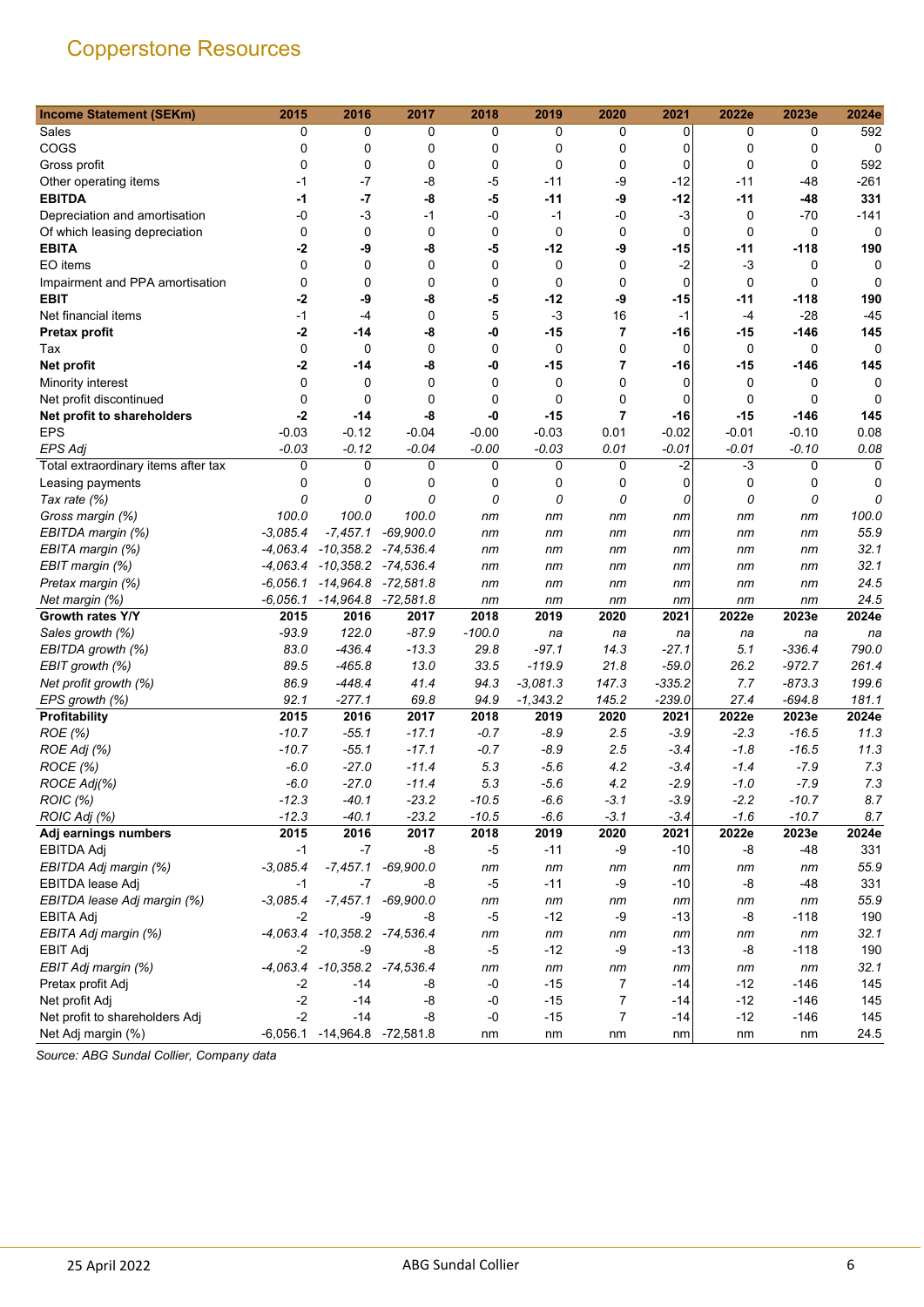| <b>Cash Flow Statement (SEKm)</b>     | 2015        | 2016        | 2017        | 2018        | 2019        | 2020           | 2021        | 2022e   | 2023e       | 2024e    |
|---------------------------------------|-------------|-------------|-------------|-------------|-------------|----------------|-------------|---------|-------------|----------|
| <b>EBITDA</b>                         | -1          | $-7$        | -8          | $-5$        | $-11$       | -9             | $-12$       | -11     | $-48$       | 331      |
| Net financial items                   | -1          | -4          | 0           | 5           | $-3$        | 16             | $-1$        | $-4$    | $-28$       | $-45$    |
| Paid tax                              | 0           | 0           | 0           | 0           | 0           | 0              | 0           | 0       | 0           | 0        |
| Non-cash items                        | -9          | 9           | 6           | $-13$       | 0           | $\mathbf 0$    | 0           | 0       | 0           | 0        |
| Cash flow before change in WC         | $-11$       | $-2$        | $-1$        | $-13$       | $-13$       | $\overline{7}$ | $-13$       | $-15$   | -76         | 286      |
| Change in WC                          | 3           | $-0$        | $-7$        | 7           | $-2$        | 21             | $-11$       | $-5$    | $-11$       | $-48$    |
| <b>Operating cash flow</b>            | -9          | $-2$        | -8          | -6          | $-15$       | 28             | $-24$       | -20     | $-87$       | 238      |
| CAPEX tangible fixed assets           | -2          | $\mathbf 0$ | -0          | 0           | 0           | -0             | $-2$        | 0       | $-1,050$    | $-1,062$ |
| CAPEX intangible fixed assets         | $-2$        | $-6$        | $-13$       | $-20$       | $-6$        | -41            | $-110$      | $-100$  | $-100$      | $-120$   |
| Acquisitions and disposals            | 0           | 0           | 0           | 0           | 0           | $\mathbf 0$    | 0           | 0       | 0           | 0        |
| Free cash flow                        | $-12$       | -8          | -21         | $-26$       | -21         | -14            | -136        | -120    | $-1,237$    | $-944$   |
| Dividend paid                         | 0           | $\mathbf 0$ | $\mathbf 0$ | 0           | 0           | 0              | 0           | 0       | 0           | 0        |
| Share issues and buybacks             | 8           | 17          | 49          | 0           | 45          | 26             | 254         | 229     | 400         | 400      |
| Lease liability amortisation          | 0           | $\mathbf 0$ | 0           | 0           | 0           | 0              | 0           | 0       | 0           | 0        |
| Other non cash items                  | $-11$       | -9          | $-7$        | 11          | $-72$       | $-8$           | 8           | 0       | $\Omega$    | $-4$     |
| <b>Balance Sheet (SEKm)</b>           | 2015        | 2016        | 2017        | 2018        | 2019        | 2020           | 2021        | 2022e   | 2023e       | 2024e    |
|                                       |             | 0           | 0           |             |             |                |             | 0       | 0           | 0        |
| Goodwill                              | 0           |             |             | 0           | 0           | 0              | 0           |         |             |          |
| Other intangible assets               | 22          | 27          | 39          | 59          | 303         | 345            | 454         | 554     | 654         | 774      |
| Tangible fixed assets                 | 0           | 0           | 0           | 0           | 1           | 0              | 3           | 3       | 983         | 1,904    |
| Right-of-use asset                    | 1           | $\mathbf 0$ | $\mathbf 0$ | $\mathbf 0$ | 0           | 0              | 19          | 19      | 19          | 19       |
| Total other fixed assets              | 4           | 8           | 3           | 13          | $\mathbf 0$ | $\mathbf 0$    | 0           | 0       | $\mathbf 0$ | $\Omega$ |
| <b>Fixed assets</b>                   | 27          | 35          | 42          | 73          | 305         | 345            | 476         | 576     | 1,656       | 2,697    |
| Inventories                           | $\mathbf 0$ | $\mathbf 0$ | 0           | 0           | 0           | 0              | 0           | 0       | 0           | 47       |
| Receivables                           |             | 1           | 8           | 1           | 9           | 1              | 6           | 12      | 20          | 36       |
| Other current assets                  | 0           | $\mathbf 0$ | 0           | 0           | 0           | $\mathbf 0$    | 1           | 2       | 5           | 0        |
| Cash and liquid assets                | 2           | 3           | 28          | 1           | 19          | 1              | 124         | 411     | 354         | 500      |
| <b>Total assets</b>                   | 30          | 38          | 79          | 75          | 333         | 348            | 607         | 1,001   | 2,035       | 3,280    |
| Shareholders equity                   | 23          | 26          | 67          | 65          | 264         | 297            | 542         | 756     | 1,010       | 1,556    |
| Minority                              | $\mathbf 0$ | $\mathbf 0$ | $\mathbf 0$ | $\mathbf 0$ | 0           | 0              | 0           | 0       | 0           | 0        |
| <b>Total equity</b>                   | 23          | 26          | 67          | 65          | 264         | 297            | 542         | 756     | 1,010       | 1,556    |
| Long-term debt                        | 4           | 3           | 4           | 5           | 53          | 9              | 16          | 194     | 974         | 1,664    |
| Pension debt                          | 0           | 0           | 0           | 0           | 0           | 0              | 0           | 0       | 0           | 0        |
| Convertible debt                      | $\Omega$    | $\mathbf 0$ | 0           | 0           | 0           | 0              | 0           | 0       | 0           | 0        |
| Leasing liability                     |             | 6           | 5           | 3           | 7           | 0              | 19          | 19      | 19          | 19       |
| Total other long-term liabilities     | 0           | $\mathbf 0$ | 0           | 0           | $\mathbf 0$ | $\mathbf 0$    | $\mathbf 0$ | 0       | 0           | 0        |
| Short-term debt                       | 0           | $\mathbf 0$ | 0           | 0           | 0           | $\mathbf 0$    | 0           | 0       | 0           | 0        |
| Accounts payable                      | 1           | 1           | 1           | 0           | 5           | 10             | 18          | 20      | 20          | 24       |
| Other current liabilities             |             | 1           | 1           | 1           | 3           | 31             | 12          | 12      | 12          | 18       |
| <b>Total liabilities and equity</b>   | 30          | 38          | 79          | 75          | 333         | 348            | 607         | 1,001   | 2,035       | 3,280    |
| Net IB debt                           | $-2$        | -1          | $-22$       | $-7$        | 41          | 8              | -90         | $-198$  | 639         | 1,183    |
| Net IB debt excl. pension debt        | $-2$        | -1          | $-22$       | $-7$        | 41          | 8              | $-90$       | $-198$  | 639         | 1,183    |
| Net IB debt excl. leasing             | $-2$        | -7          | $-27$       | -9          | 34          | 8              | $-108$      | $-217$  | 620         | 1,164    |
| Capital invested                      | 22          | 25          | 45          | 59          | 305         | 305            | 452         | 558     | 1,649       | 2,738    |
| Working capital                       | $-2$        | $-2$        | 6           | $-1$        | 1           | $-40$          | $-23$       | $-18$   | $-7$        | 41       |
| EV breakdown                          | 2015        | 2016        | 2017        | 2018        | 2019        | 2020           | 2021        | 2022e   | 2023e       | 2024e    |
| Market cap. diluted (m)               | 44          | 66          | 266         | 177         | 233         | 535            | 1,318       | 1,550   | 1,949       | 2,347    |
| Net IB debt Adj                       | $-2$        | -1          | $-22$       | $-7$        | 41          | 8              | $-90$       | $-198$  | 639         | 1,183    |
| Market value of minority              | 0           | 0           | $\pmb{0}$   | 0           | 0           | 0              | 0           | 0       | 0           | 0        |
| Reversal of shares and participations | $\mathbf 0$ | 0           | 0           | 0           | 0           | 0              | 0           | 0       | 0           | 0        |
| Reversal of conv. debt assumed equity | 0           | 0           | 0           | 0           | 0           | 0              | 0           | 0       | 0           | 0        |
| EV                                    | 42          | 65          | 244         | 170         | 274         | 544            | 1,228       | 1,352   | 2,588       | 3,530    |
| <b>Capital efficiency</b>             | 2015        | 2016        | 2017        | 2018        | 2019        | 2020           | 2021        | 2022e   | 2023e       | 2024e    |
| Total assets turnover (%)             | 0.1         | 0.3         | 0.0         | 0           | 0           | 0              | 0           | 0       | 0           | 22.3     |
| Working capital/sales (%)             | $-857.3$    | $-1,827.5$  | 18,495.5    | пm          | nm          | nm             | nm          | nm      | nm          | 2.9      |
| Financial risk and debt service       | 2015        | 2016        | 2017        | 2018        | 2019        | 2020           | 2021        | 2022e   | 2023e       | 2024e    |
| Net debt/equity                       | $-0.07$     | $-0.03$     | $-0.33$     | $-0.11$     | 0.16        | 0.03           | $-0.17$     | $-0.26$ | 0.63        | 0.76     |
| Net debt/market cap                   | $-0.08$     | $-0.02$     | $-0.06$     | $-0.02$     | 0.13        | 0.02           | $-0.07$     | $-0.13$ | 0.33        | 0.50     |
| Equity ratio (%)                      | 77.0        | 69.1        | 85.3        | 87.6        | 79.3        | 85.3           | 89.4        | 75.5    | 49.6        | 47.4     |
| Net IB debt adj./equity               | $-0.07$     | $-0.03$     | $-0.33$     | $-0.11$     | 0.16        | 0.03           | $-0.17$     | $-0.26$ | 0.63        | 0.76     |
| Current ratio                         | 0.88        | 0.41        | 4.81        | 0.51        | 1.85        | 0.06           | 3.86        | 11.85   | 10.57       | 12.82    |
| EBITDA/net interest                   | $-1.55$     | $-1.62$     | $-35.76$    | $-1.08$     | $-4.07$     | $-0.56$        | $-8.59$     | $-2.75$ | $-1.71$     | 7.36     |
| Net IB debt/EBITDA                    | 1.30        | 0.13        | 2.85        | 1.28        | $-3.86$     | $-0.89$        | 7.75        | 18.02   | $-13.31$    | 3.57     |
| Net IB debt/EBITDA lease Adj          | 1.85        | 1.02        | 3.53        | 1.74        | $-3.20$     | $-0.89$        | 11.32       | 27.15   | $-12.91$    | 3.51     |
| Interest cover                        | $-1.71$     | $-1.67$     | $-3.93$     | 0.90        | $-3.23$     | 2.09           | $-11.04$    | $-2.75$ | $-4.21$     | 4.23     |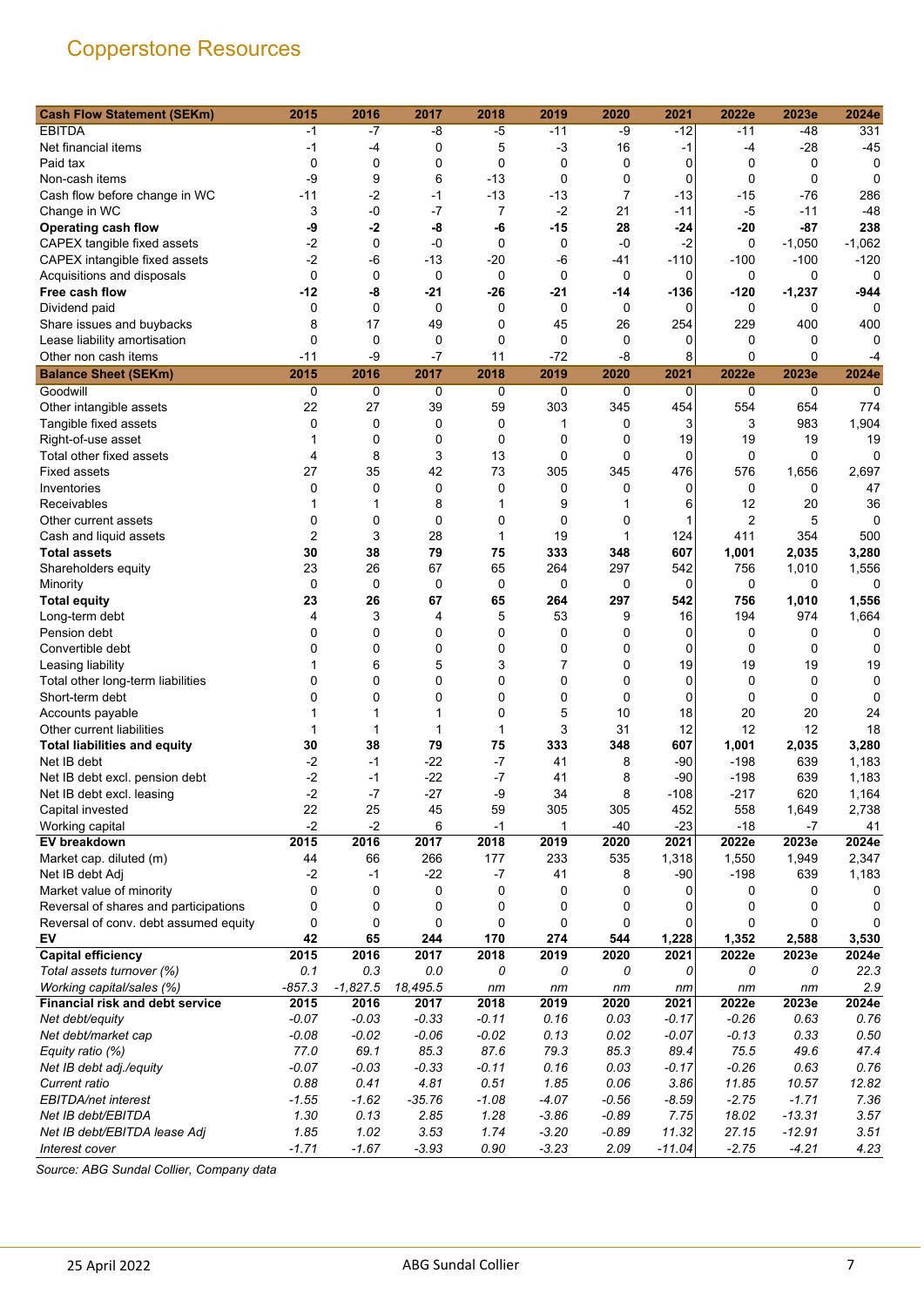| <b>Valuation and Ratios (SEKm)</b>         | 2015     | 2016        | 2017              | 2018     | 2019    | 2020     | 2021     | 2022e    | 2023e   | 2024e   |
|--------------------------------------------|----------|-------------|-------------------|----------|---------|----------|----------|----------|---------|---------|
| Shares outstanding adj.                    | 101      | 170         | 242               | 249      | 556     | 641      | 1,117    | 1,325    | 1,666   | 2,006   |
| Fully diluted shares Adj                   | 101      | 170         | 242               | 249      | 556     | 641      | 1,117    | 1,325    | 1,666   | 2,006   |
| <b>EPS</b>                                 | $-0.03$  | $-0.12$     | $-0.04$           | $-0.00$  | $-0.03$ | 0.01     | $-0.02$  | $-0.01$  | $-0.10$ | 0.08    |
| Dividend per share Adj                     | 0        | 0           | 0                 | 0        | 0       | 0        | 0        | 0        | 0       | 0       |
| <b>EPS Adj</b>                             | $-0.03$  | $-0.12$     | $-0.04$           | $-0.00$  | $-0.03$ | 0.01     | $-0.01$  | $-0.01$  | $-0.10$ | 0.08    |
| <b>BVPS</b>                                | 0.23     | 0.15        | 0.28              | 0.26     | 0.48    | 0.46     | 0.49     | 0.57     | 0.61    | 0.78    |
| <b>BVPS Adj</b>                            | 0.23     | 0.15        | 0.28              | 0.26     | 0.48    | 0.46     | 0.49     | 0.57     | 0.61    | 0.78    |
| Net IB debt / share                        | $-0.0$   | $-0.0$      | $-0.1$            | $-0.0$   | 0.1     | 0.0      | $-0.1$   | $-0.1$   | 0.4     | 0.6     |
| Share price                                | 0.43     | 0.39        | 1.10              | 0.71     | 0.42    | 0.84     | 1.18     | 1.17     | 1.17    | 1.17    |
| Market cap. (m)                            | 44       | 66          | 266               | 177      | 233     | 535      | 1,318    | 1,550    | 1,949   | 2,347   |
| Valuation                                  | 2015     | 2016        | 2017              | 2018     | 2019    | 2020     | 2021     | 2022e    | 2023e   | 2024e   |
| P/E                                        | $-13.3$  | $-3.2$      | $-29.8$           | $-381.6$ | $-15.6$ | 68.6     | $-69.7$  | $-95.2$  | $-12.0$ | 14.8    |
| EV/sales                                   | 1,020.99 |             | 711.56 22,193.94  | nm       | nm      | nm       | nm       | nm       | nm      | 5.96    |
| EV/EBITDA                                  | $-33.1$  | $-9.5$      | $-31.8$           | $-31.5$  | $-25.8$ | $-59.6$  | $-105.9$ | $-122.9$ | $-53.9$ | 10.7    |
| <b>EV/EBITA</b>                            | $-25.1$  | $-6.9$      | $-29.8$           | $-31.2$  | $-22.9$ | $-58.0$  | $-82.4$  | $-122.9$ | $-21.9$ | 18.5    |
| EV/EBIT                                    | $-25.1$  | $-6.9$      | $-29.8$           | $-31.2$  | $-22.9$ | $-58.0$  | $-82.4$  | $-122.9$ | $-21.9$ | 18.5    |
| Dividend yield (%)                         | 0        | 0           | 0                 | 0        | 0       | 0        | 0        | 0        | 0       | 0       |
| FCF yield (%)                              | $-36.0$  | $-19.1$     | $-8.9$            | $-15.1$  | $-9.2$  | $-2.9$   | $-12.0$  | $-8.4$   | $-70.7$ | $-43.9$ |
| Lease adj. FCF yield (%)                   | $-36.0$  | $-19.1$     | $-8.9$            | $-15.1$  | $-9.2$  | $-2.9$   | $-12.0$  | $-8.4$   | $-70.7$ | $-43.9$ |
| P/BVPS                                     | 1.88     | 2.50        | 3.97              | 2.71     | 0.88    | 1.80     | 2.43     | 2.05     | 1.93    | 1.51    |
| P/BVPS Adj                                 | 1.88     | 2.50        | 3.97              | 2.71     | 0.88    | 1.80     | 2.43     | 2.05     | 1.93    | 1.51    |
| P/E Adj                                    | $-13.3$  | $-3.2$      | $-29.8$           | $-381.6$ | $-15.6$ | 68.6     | $-79.6$  | $-119.0$ | $-12.0$ | 14.8    |
| EV/EBITDA Adj                              | $-33.1$  | $-9.5$      | $-31.8$           | $-31.5$  | $-25.8$ | $-59.6$  | $-128.1$ | $-169.0$ | $-53.9$ | 10.7    |
| EV/EBITA Adj                               | $-25.1$  | $-6.9$      | $-29.8$           | $-31.2$  | $-22.9$ | $-58.0$  | $-95.3$  | $-169.0$ | $-21.9$ | 18.5    |
| EV/EBIT Adj                                | $-25.1$  | $-6.9$      | $-29.8$           | $-31.2$  | $-22.9$ | $-58.0$  | $-95.3$  | $-169.0$ | $-21.9$ | 18.5    |
| EV/cap. employed                           | 1.5      | 1.8         | 3.2               | 2.3      | 0.8     | 1.8      | 2.1      | 1.4      | 1.3     | 1.1     |
| <b>Investment ratios</b>                   | 2015     | 2016        | 2017              | 2018     | 2019    | 2020     | 2021     | 2022e    | 2023e   | 2024e   |
| Capex/sales                                | 7,507.3  |             | 7,073.6 117,536.4 | nm       | nm      | nm       | nm       | nm       | nm      | 199.5   |
| Capex/depreciation                         | 767.6    | 243.8       | 2,535.1           | 40,122.0 | 462.3   | 16,506.4 | 3,391.0  | nm       | 1,642.9 | 839.6   |
| Capex tangibles/tangible fixed assets      | 38,475.0 | $\mathbf 0$ | 97.1              | 0        | 0       | 115.1    | 85.8     | 0        | 106.8   | 55.8    |
| Capex intangibles/definite intangibles     | nm       | nm          | nm                | nm       | nm      | nm       | nm       | nm       | nm      | nm      |
| Depreciation on intangibles/definite intar | nm       | nm          | nm                | nm       | nm      | nm       | nm       | nm       | nm      | nm      |
| Depreciation on tangibles/tangibles        | 10,025.0 | 66,000.0    | 184.8             | 22.2     | 257.4   | 134.9    | 120.9    | 0        | 7.1     | 7.4     |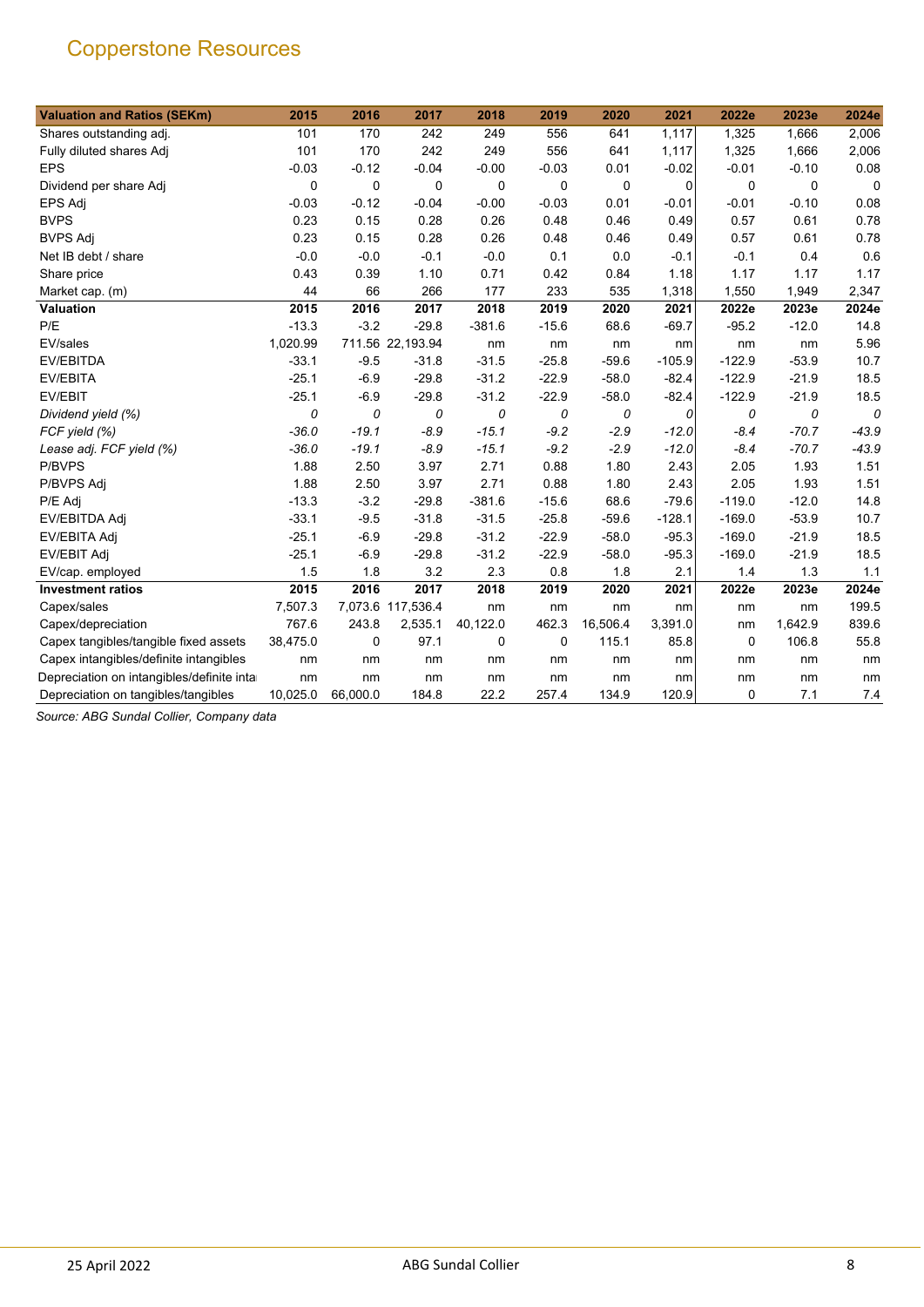# **Analyst certification**

I/We, Adrian Gilani, Olof Cederholm, the author(s) of this report, certify that not withstanding the existence of any such potential conflicts of interests referred to below, the views expressed in this report accurately reflect my/our personal view about the companies and securities covered in this report.

#### **Analyst valuation methods**

ABG Sundal Collier analysts may publish valuation ranges for stocks covered under Company Sponsored Research. These valuation ranges rely on various valuation methods. One of the most frequently used methods is the valuation of a company by calculation of that company's discounted cash flow (DCF). Another valuation method is the analysis of a company's return on capital employed relative to its cost of capital. Finally, the analysts may analyse various valuation multiples (e.g. the P/E multiples and the EV/EBITDA multiples) relative to global industry peers. In special cases, particularly for property companies and investment companies, the ratio of price to net asset value is considered. Valuation ranges may be changed when earnings and cash flow forecasts are changed. They may also be changed when the underlying value of a company's assets changes (in the cases of investment companies, property companies or insurance companies) or when factors impacting the required rate of return change.

## **Important Company Specific Disclosure**

The following disclosures relate to the relationship between ABG Sundal Collier and its affiliates and the companies covered by ABG Sundal Collier referred to in this research report.

Unless disclosed in this section, ABG Sundal Collier has no required regulatory disclosures to make in relation to an ownership position for the analyst(s) and members of the analyst's household, ownership by ABG Sundal Collier, ownership in ABG Sundal Collier by the company(ies) to whom the report(s) refer(s) to, market making, managed or co-managed public offerings, compensation for provision of certain services, directorship of the analyst, or a member of the analyst's household, or in relation to any contractual obligations to the issuance of this research report.

ABG Sundal Collier has undertaken a contractual obligation to issue this report and receives predetermined compensation from the company covered in this report.

Within the last 12 months, ABG Sundal Collier has received compensation for Corporate Finance services from Copperstone Resources.

ABG Sundal Collier is not aware of any other actual, material conflicts of interest of the analyst or ABG Sundal Collier of which the analyst knows or has reason to know at the time of the publication of this report.

Production of report: 25/04/2022 16:35 CET.

All prices are as of market close on 24 April, 2022 unless otherwise noted.

## **Disclaimer**

This document has been prepared by ABG Sundal Collier which is the marketing name referring to all or any of ABG Sundal Collier ASA, ABG Sundal Collier AB or ABG Sundal Collier Limited and any of their affiliated or associated companies and their directors, officers, representatives and employees.

This research product is commissioned and paid for by the company covered in this report. As such, this report is deemed to constitute an acceptable minor non-monetary benefit (i.e. not investment research) as defined in MiFID II.

This research product has not been prepared in accordance with legal requirements designed to promote the independence of investment research and is not subject to any prohibition on dealing ahead of the dissemination.

This report is provided solely for the information and use of investors who are able to make their own investment decisions without undue reliance on this report. The information contained herein does not apply to, and should not be relied upon by, investors with no or limited experience and knowledge from investments in financial instruments. This report is for distribution only under such circumstances as may be permitted by applicable law. Research reports prepared by ABG Sundal Collier are for information purposes only. ABG Sundal Collier accepts no liability whatsoever for any losses arising from any use of this report or its contents. This report is not to be used or considered as an offer to sell, or a solicitation of an offer to buy. The information herein has been obtained from, and any opinions herein are based upon, sources believed reliable, but ABG Sundal Collier makes no representation as to its accuracy or completeness and it should not be relied upon as such. All opinions and estimates herein reflect the judgment of ABG Sundal Collier on the date of this report and are subject to change without notice. Past performance is not indicative of future results.

This research report does not, and does not attempt to contain everything material that there is to be said about Copperstone Resources.

The compensation of our research analysts is determined exclusively by research management and senior management, but not including investment banking management. Compensation is not based on specific investment banking revenues, however, it is determined from the profitability of the ABG Sundal Collier Group, which includes earnings from investment banking operations and other business. Investors should assume that ABG Sundal Collier is seeking or will seek investment banking or other business relationships with the companies in this report. The research analyst(s) responsible for the preparation of this report may interact with trading desk and sales personnel and other departments for the purpose of gathering, synthesizing and interpreting market information. From time to time, ABG Sundal Collier and its affiliates and any shareholders, directors, officers or employees thereof may (I) have a position in, or otherwise be interested in, any securities directly or indirectly connected to the subject of this report, or (II) perform investment banking or other services for, or solicit investment banking or other services from, a company mentioned in this report. ABG Sundal Collier relies on information barriers to control the flow of information contained in one or more areas of ABG Sundal Collier, into other areas, units, groups or affiliates of ABG Sundal Collier.

Norway: ABG Sundal Collier ASA is regulated by the Financial Supervisory Authority of Norway (Finanstilsynet); Sweden: ABG Sundal Collier AB is regulated by the Swedish Financial Supervisory Authority (Finansinspektionen); UK: This report is a communication made, or approved for communication in the UK, by ABG Sundal Collier Limited, authorised and regulated by the Financial Conduct Authority in the conduct of its business. US: This report is being distributed in the United States in accordance with FINRA Rule 1050(f)(3)(B) by ABG Sundal Collier Inc., a FINRA member which accepts responsibility for its content. Research analysts are not registered/qualified as research analysts with FINRA or the NYSE, and are not associated persons of ABG Sundal Collier Inc. and therefore not subject to FINRA Rule 2241, the research analyst conflict rules. Research reports distributed in the U.S are intended solely for "major institutional investors", as defined under Rule 15a-6 of the Securities Exchange Act of 1934. Each U.S major institutional investor that receives a copy of this research report by its acceptance represents that it agrees